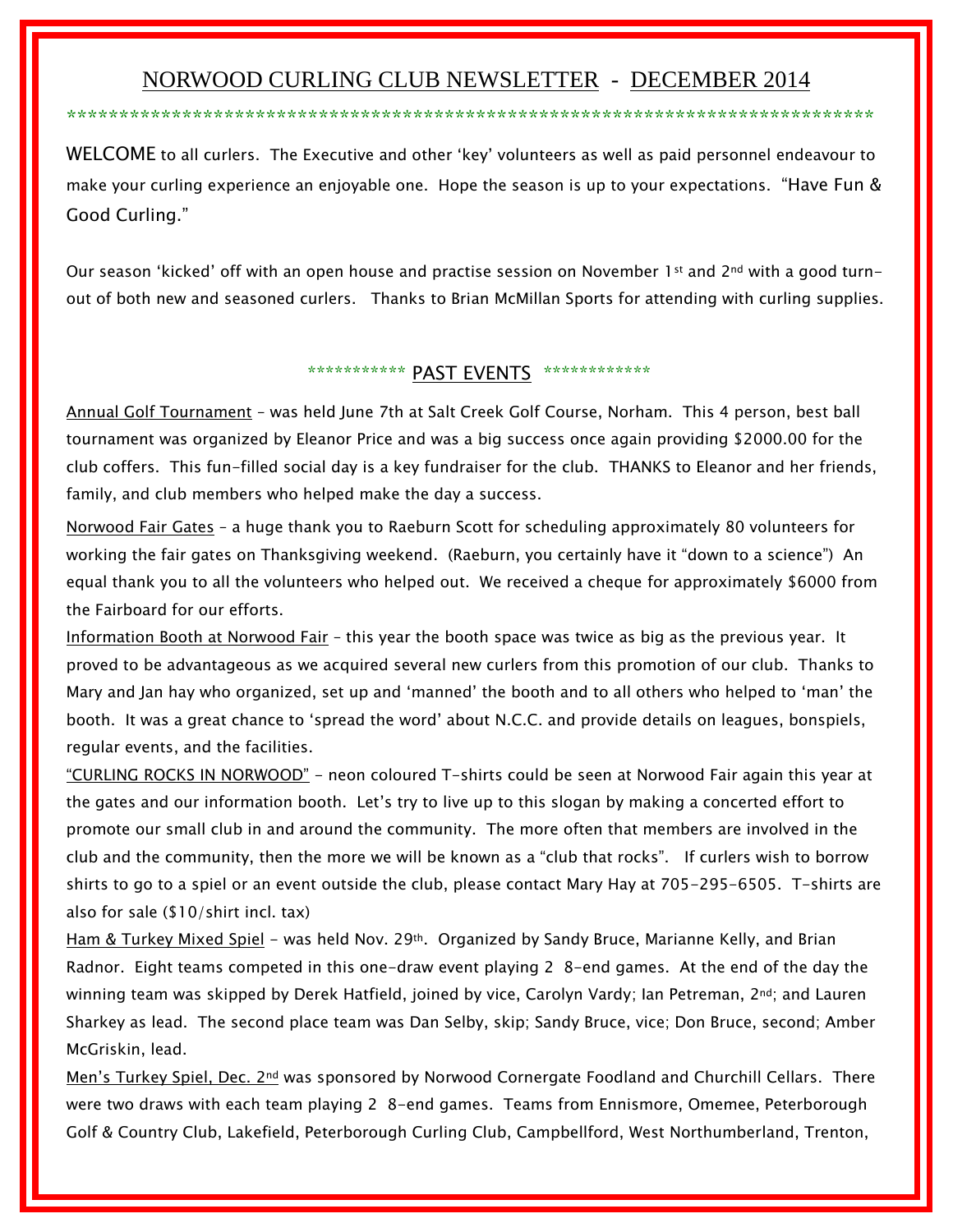Tweed, and Norwood competed in this popular spiel. Each draw had turkeys for the top three teams as well as for one other team from each draw as consolation winners, making this an anticipated event year after year. When all rocks were thrown and sweeping ceased, the winning teams were:

Draw #1 – 1st Doug Burnside's Campbellford team of Dave McDougall, Barry Brown, & Fred Thomson; 2<sup>nd</sup> Boyce Orr's Peterborough team; 3<sup>rd</sup> Jim Little's rink from Peterborough. Consolation Draw winner – Vince Brennan's team from Trenton.

Draw #2 – Rob Eastman's West Northumberland rink of Paul Desormeaux, Rene Germain, & Ross Robertson; 2nd Marv McKee's Omemee team; 3rd Reg Sinclair's team from Ennismore;

Consolation Draw Winner – Ron English's Norwood rink.

Organizer, Brian Radnor reported a great time was had by all with thanks to the club members for their assistance with kitchen and other duties. Special thanks to Bruce Brett of Trillium Catering for the delicious soup.

League Play – began November  $3^{rd}$  and the first half continues until January 22, 2015. With the leagues at 'full steam' now there should be lots of competitive games from now until then.

Monday night Ladies report - Many thanks to the ladies for sticking with me. While we only have four teams for the first half, a great time is being had by all. It would be nice if we could have six teams in the second half, so if anyone knows someone wanting to curl, let me know. Wishing everyone a Merry Christmas. Take care and best wishes for the New Year! ……………….. Eleanor

Tuesday night Mixed - is an ever popular league with good competition making for some great curling. Wednesday night Mens report - the Wed. Night league is pleased to welcome Barry Walsh and Brad Lockhead. League play is progressing along well with the Christmas break preceded by a night of snacks and beverages planned for Dec. 17th. We are looking forward to 2015 and as always, new curlers are always welcome. Thanks to all who have helped with a special thanks to Ron English. Best of the season to all and happy curling in 2015! ...................... Steve

Thursday afternoon Mixed - has a full slate of teams once again and everyone enjoys the social time as much as the game.

Thursday night Mixed - we have six enthusiastic teams and Dec. 18<sup>th</sup> we are having a theme night and potluck snack. 90 percent of our league are new members and 50 percent of them have never curled before. In the next half we are hoping for 7 teams. Thank you to Amber and Virginia McGriskin for filling in when we were short curlers. ....................... Brian Bolton

Youth Curling – Sherry Wilson will be conducting the Kids Curling League starting Monday January 5, 2015 for nine weeks. The cost is \$50 cash or cheque to Norwood Curling Club. CLEAN indoor running shoes and gloves are required; brooms and sliders are provided by the club. For more information or sign up a child for this league, call 705-639-5376.

The George Cardwell memorial bonspiel will be held Saturday February  $7<sup>th</sup>$  2015 with an adult and a child paired on the teams. They will play two 4-end games. Monday March 9, 2015 will be the Awards Night. This is the last year Sherry will be co-ordinating and teaching the Kids League and after seven years of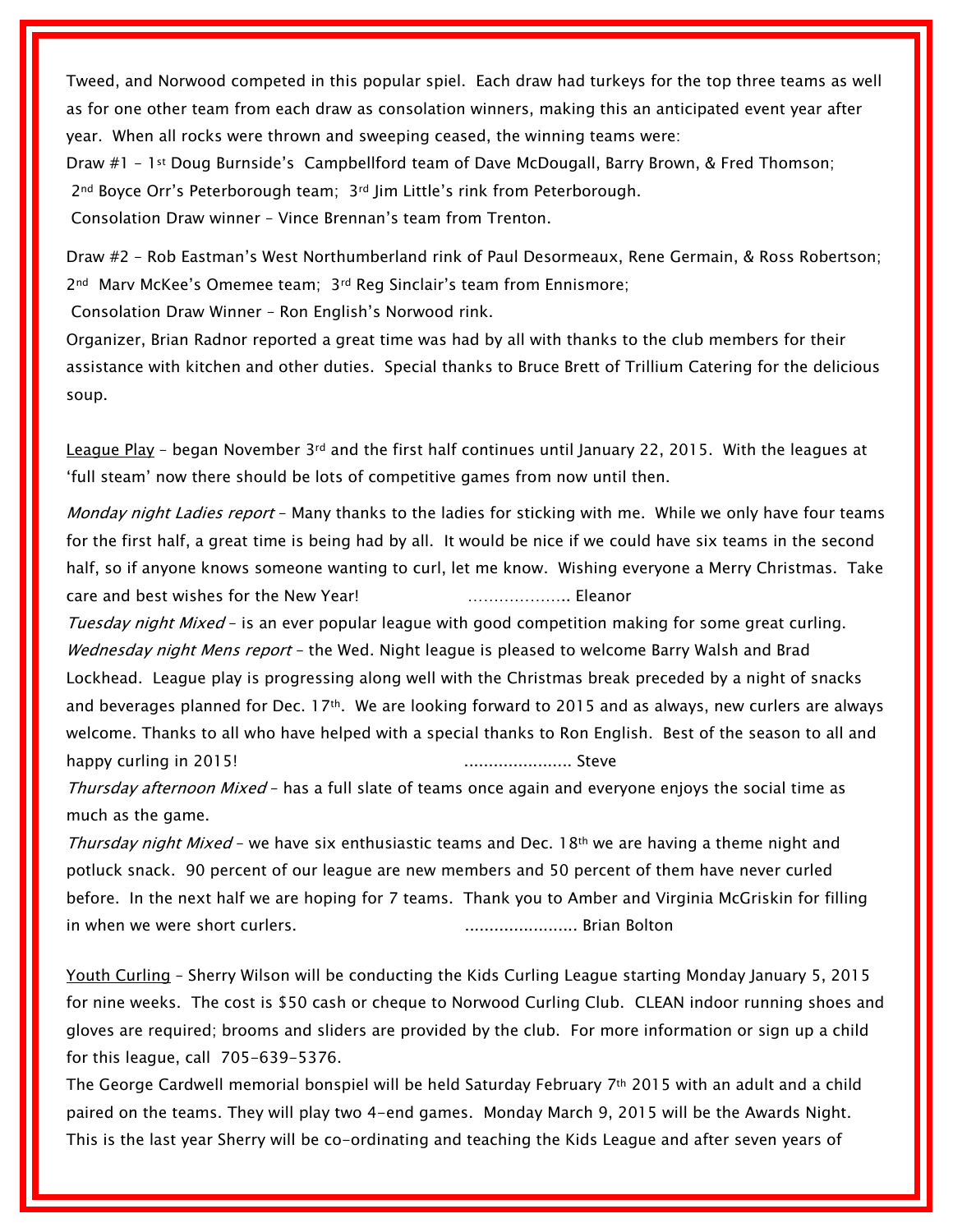instructing school age children from St. Paul's and Norwood Public schools, Sherry regrets that she was unable to instruct them this fall due to work commitments.

## \*\*\*\*\*\*\*\*\*\*\*\*\* UPCOMING EVENTS \*\*\*\*\*\*\*\*\*\*\*\*\*

Curl for Kids Bonspiel, Jan. 10/15 – the club will be host to this popular fun spiel organized by Bruce and Marilyn Wharram and family in memory of their daughter who passed away after a battle with cancer. This spiel is a fundraiser for Camp Oochigeas, a camp for young cancer patients. There will be three 4-end games. Sign-up sheets for team entries and food donations are posted in the club room. Non-curlers are most welcome to participate. Contact Bruce & Marilyn at 705-696-2157 for more information.

J.J. Stewart Mixed Spiel, Jan. 31/15 – is being organized by Brian Radnor. This spiel was formerly a "Skins" spiel but Brian is going with a "Mixed" spiel this year with the format yet to be determined. As in the past, the entry fee of \$140.00 per team includes 2 games and lunch. Contact Brian for more information at 705- 639-5151.

Guys vs. Gals Bonspiel, Feb. 14/15 – this will be the third year for this in-club bonspiel organized by Eleanor Price and Gord Montgomery. As in the past, this is bound to be a friendly competition and fun day. There are rumours that the ladies will be having secret practices after Christmas in an attempt to obtain "bragging rights" that day.

Senior Men Kawartha League Bonspiel, Wed. Feb. 25/15 - will be hosted by our club. For details contact Mac Danford at 705-639-5863

Ladies Spring Fever Bonspiel, Wed. March 18/15 – will be sponsord by the TD Bank, Havelock branch. Entries are due March 1/15 and the contact person is Jan Hay at 705-295-6505.

Maplefest Mixed Bonspiel, March 20 & 21/15 - is our final spiel of the curling season and an important fundraiser for the club. The three draw, 3 game event attracting curlers from other clubs in the area begins on Friday evening and concludes with the presentation of winners on Sat. evening following a delicious home-cooked meal. The top 3 teams will receive cash prizes. More details will follow in the new year.

## FUNDRAISING PROJECTS:

FundScrip Gift Card Program is an on-going project to raise money for the club. When individuals purchase gift cards, 2% to 10% of the purchase value of the cards can be earned for the club. What a painless way to fund-raise! Contact Mary at 705-295-6505 for more information.

Have an Idea for a Fund-raiser???? Contact an executive member.